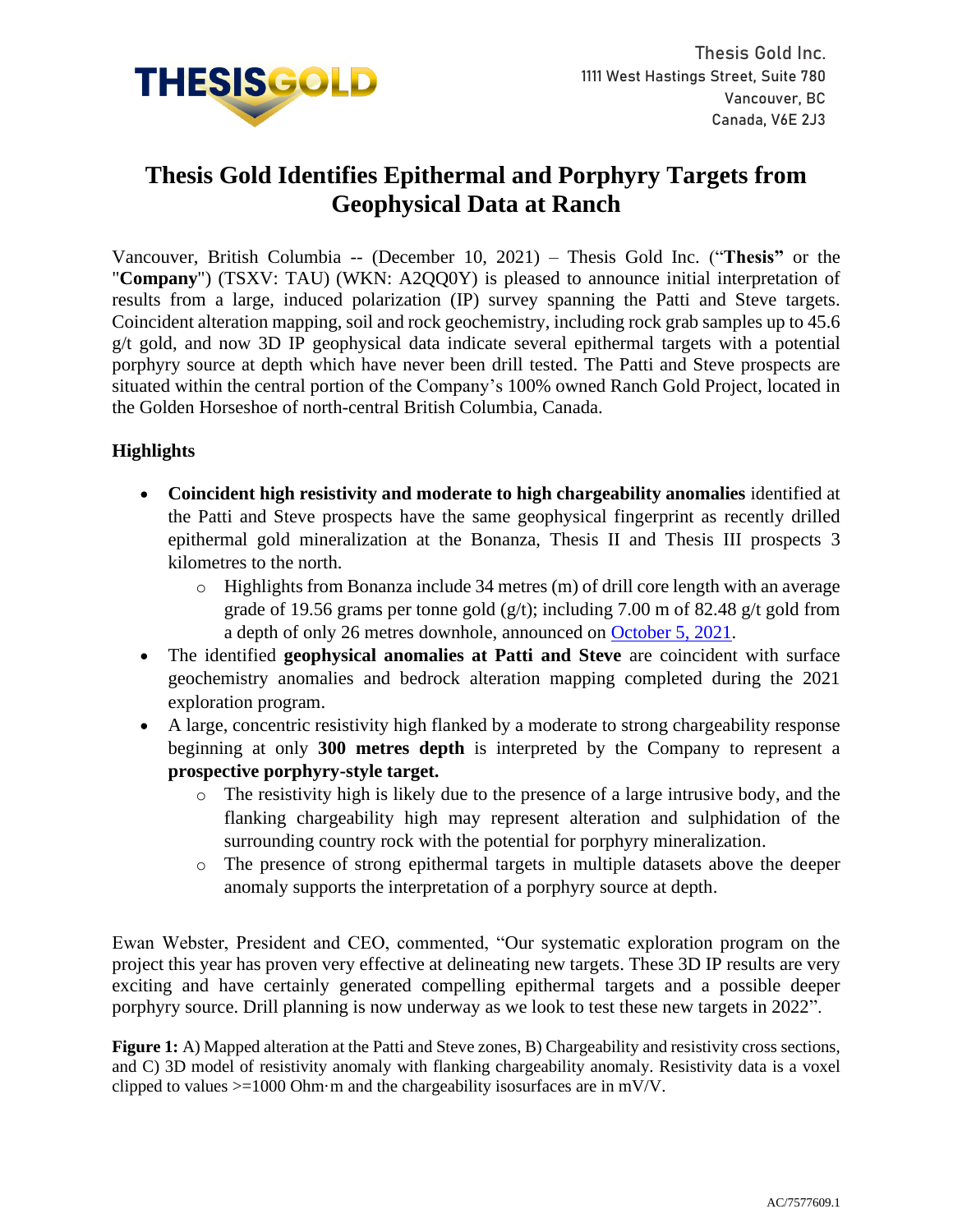

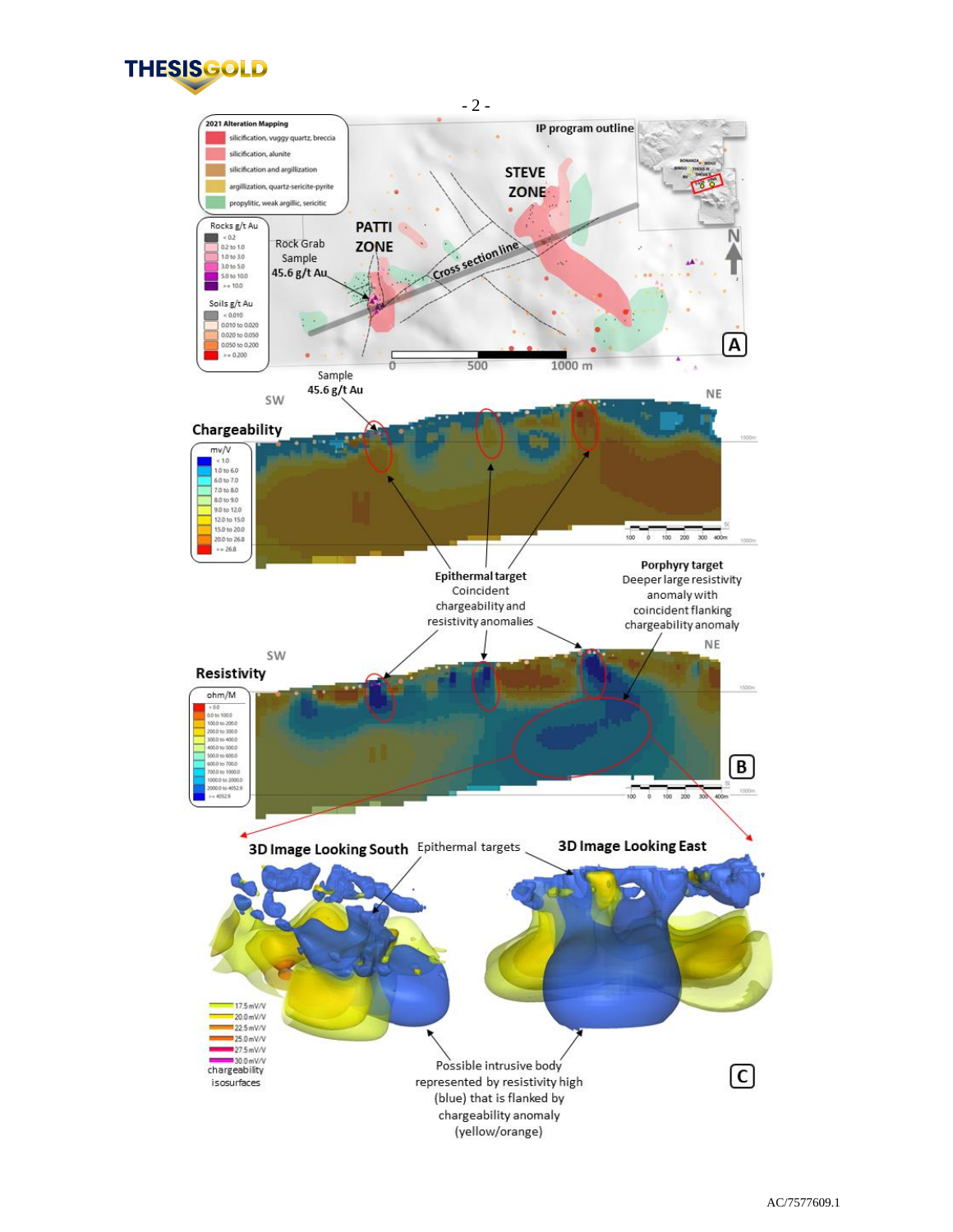

- 3 -

Gold mineralized zones (Bonanza, Thesis II & III etc.) that are within the historical 2007 IP data survey have a very consistent anomalous response, characterized by high chargeability (associated with elevated sulphide content) and coincident high resistivity (associated with pervasive silica alteration). As such this geophysical method is a very effective exploration tool for identifying similar epithermal zones of alteration and potential mineralization.

The newly acquired 3D IP data collected over the Patti and Steve zones displays the same anomalous response in several large targets that correlate exceptionally well with surface alteration mapping, multi-element soil anomalies, and **rock grab samples up to 45.6 g/t gold**.

In addition, the survey revealed a large, strong resistivity anomaly flanked by a chargeability high that collectively begins approximately 300 metres below the surface and appears to be spatially associated with the near-surface epithermal targets (Figure 1). This anomaly could signify the presence of an intrusive body that may be associated with porphyry type mineralization. This is significant because the high-sulphidation epithermal gold targets at Ranch have long been inferred to represent the near surface expressions of a large underlying porphyry system.

The Toodoggone mining district is well known for porphyry mineralization with Centerra Gold's Kemess gold-copper porphyry deposit only 60 kilometres southeast of the Ranch project. Between 1998 and 2011, the Kemess South mine produced approximately 3.0 million ounces of gold and 750 million pounds of copper<sup>1</sup>. A significant resource still remains at Kemess as outlined by the results of a 2016 Feasibility Study by AuRico Metals for Kemess Underground that indicate a total life-of-mine production of 1.4Moz gold, 573Mlb copper and 4.5Moz silver<sup>1</sup>.

<sup>1</sup>https://www.centerragold.com/cg-raw/cg/KemessUG\_Updated\_Technical-Report\_2CA046-004\_20160506\_FNL.pdf

## **Quality Assurance and Control**

Results from samples were analyzed at ALS Global Laboratories (Geochemistry Division) in Vancouver, Canada (an ISO/IEC 17025:2017 accredited facility). The sampling program was undertaken by Company personnel under the direction of Rob L'Heureux, P.Geol. A secure chain of custody is maintained in transporting and storing of all samples. Gold was assayed using a fire assay with atomic emission spectrometry and gravimetric finish when required  $(+10 \text{ g/t Au})$ . Drill intervals with visible gold were assayed using metallic screening. Rock chip samples from outcrop/bedrock are selective by nature and may not be representative of the mineralization hosted on the project.

The technical content of this news release has been reviewed and approved by Michael Dufresne, M.Sc, P.Geol., P.Geo., a qualified person as defined by National Instrument 43-101.

On behalf of the Board of Directors **Thesis Gold Inc.**

*"Ewan Webster"*

Ewan Webster Ph.D., P.Geo. President, CEO and Director